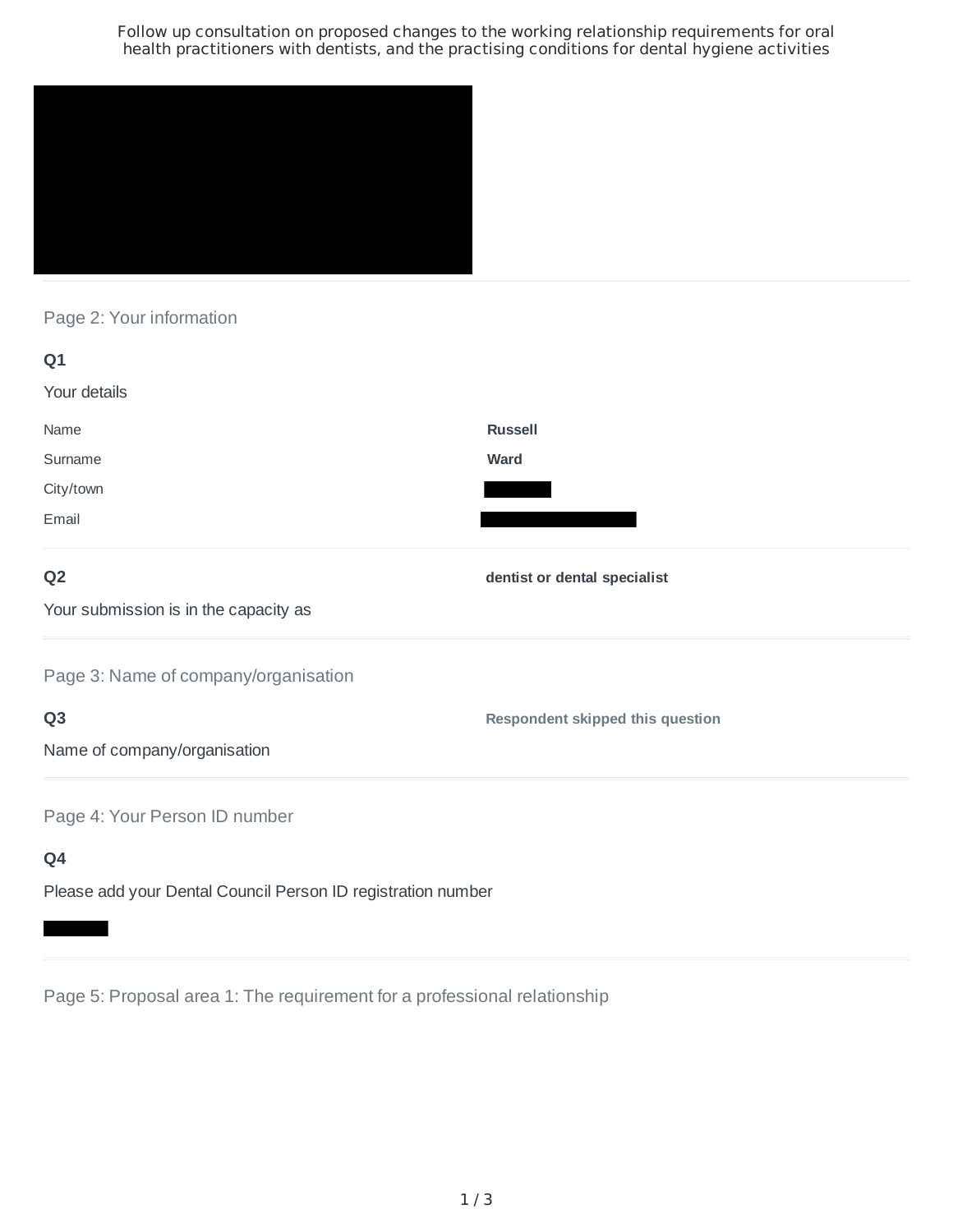Follow up consultation on proposed changes to the working relationship requirements for oral health practitioners with dentists, and the practising conditions for dental hygiene activities

### **Q5**

**Agree**

Do you agree/disagree with the proposal to remove the mandated requirement for a professional relationship (dental therapy), working relationship (dental hygiene, orthodontic auxiliary practice), and a consultative professional relationship (oral health therapy) from the respective scopes of practice. Please detail why.

### **Q6**

Please provide comments to support your response.

It makes more sense to treat the colleagues we work with as one

Page 6: Proposal area 1: The requirement for a professional relationship

# **Q7**

**Agree**

Do you agree/disagree to remove references to working/professional/consultative professional relationships from the dental therapy, dental hygiene, orthodontic auxiliary practice, oral health therapy, dental technology and clinical dental technology scopes of practice? (as detailed in Appendices  $A - F$ ). Please detail why.

# **Q8**

Please provide comments to support your response.

For reasons stated

Page 8: Proposal area 2: Practising conditions for dental hygiene activities

#### **Q9**

**Agree**

Do you agree/disagree with the removal of the requirement for direct clinical supervision for administration of local anaesthetic and prescription preventive agents? Please detail why.

#### **Q10**

Please provide comments to support your response.

Those who are administrating LA should be competent and not need it.

Page 9: Proposal area 2: Practising conditions for dental hygiene activities